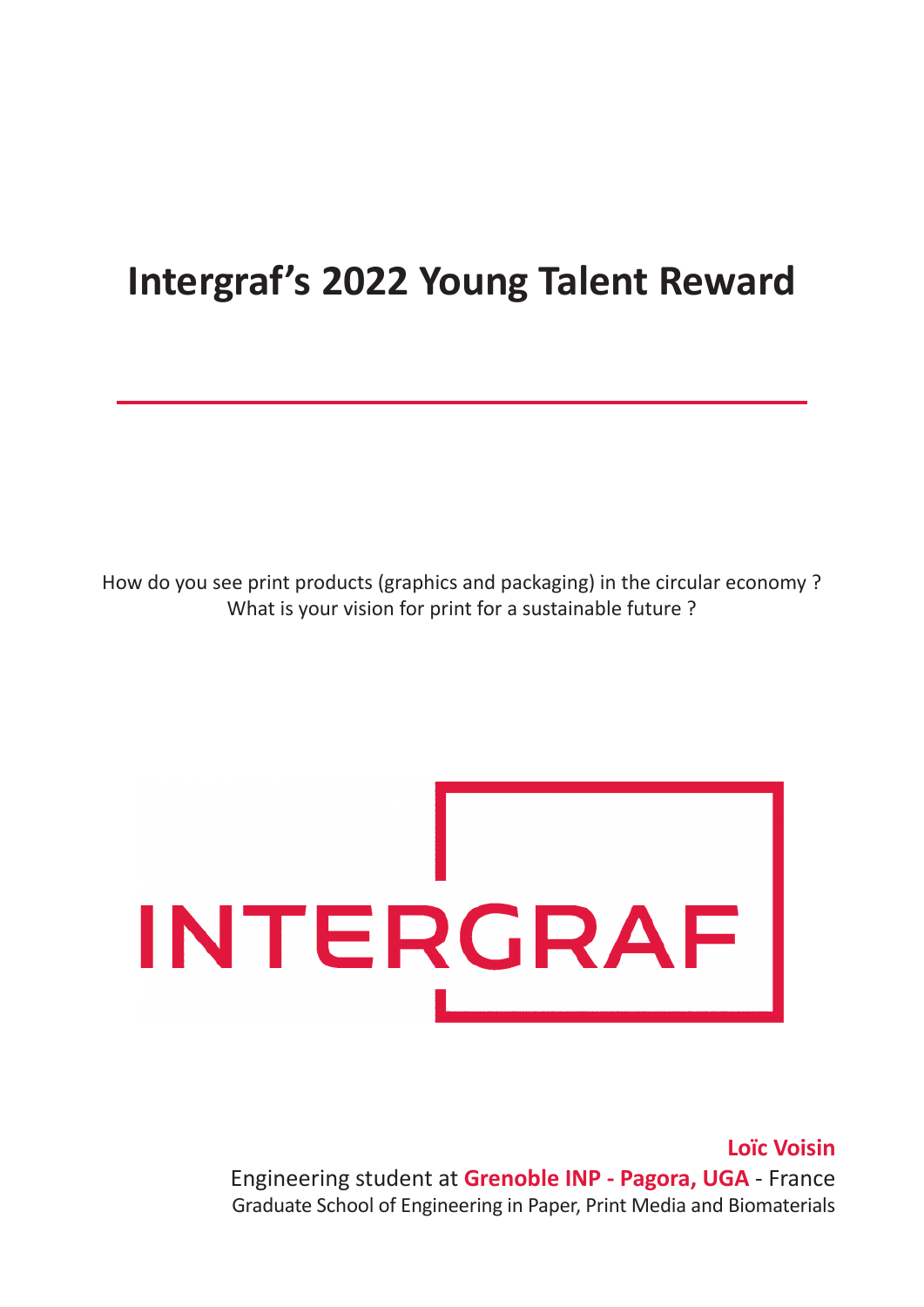# **How I see print products (graphics and packaging) in the circular economy**

## **Introduction and problematic**

A circular economy as opposed to the linear economy can be defined as a model of production and consumption, which involves reusing, repairing, and recycling existing materials and products as much as possible. A circular economy aims to tackle global challenges like climate change or biodiversity loss. A simple solution to go in this direction is to make sure that waste and pollutants are designed in order to reduce the use of raw materials and regenerate natural resources. Recycling plays a major role in circular economy for returning materials to the supply chain as showed in the illustration on the next page. A simple statement may follow: every industry should adopt circular economy as it will without a doubt implies a long-term future of their sector.

Thus, in what way can the printing industries fit into a circular economy?

Whether it is books, newspapers, magazines, flyers or packaging, print remains an essential and highly effective marketing and communication tool. But in an age of increasing concern for the environment and carbon reduction targets, how do we use print in the most efficient and responsible way?

#### **Use of renewable resources**

For me, one of the steps in the circular economy is to use raw materials that have a low ecological impact and are easily reusable. For the printing industry, research on ink formulations needs to be done for example.

Despite of the increasing importance of digital media over the last decades, printing still plays an important role in our daily life. Even though the market for printed media is declining, there is an increasing demand for inks in other areas of the printing industry, such as packaging and digital print. Ink manufactures are forced to develop more sustainable inks thanks to increased legislative burden and rising environmental concern.

Indeed, an ecological conscience is already being born, this development is driven by an increasing environmental awareness throughout the population and as a result a growing demand for inks with a small ecological footprint. Thus, solvent-based inks are slowly being replaced by water-based and UV-curing inks. These developments come with an economical benefit as these inks allow reduced drying times for example.

As most of the ink formulations consist to a high degree of components from petrochemical raw material, which results in a considerable environmental impact. Research efforts needs to be made to introduce more and more inks composed, at least partially, of renewable resources to reduce our dependency on petrochemical resources and mitigate our environmental burden.

## **The formulation of inks**

As already stated above, research on ink formulations needs to be done given that some of them are a major impediment to recycling which is a key step in a circular economy. Mineral oils (written sometimes as MOAH for Mineral Oil Aromatic Hydrocarbons) are substances on which it is important to act to enable a circular economy scheme. Indeed, although only offset printing inks are likely to contain mineral oils. Some of the mineral oil compounds used in printing are likely to migrate from the paper or cardboard packaging to the food when in direct contact and may also end up in the recycled fiber, calling into question their use in the packaging.

Clearly, using MOAH-free printing inks, glues, and additives in the manufacturing process of paper and cardboard packaging is easier said than done. Alternative solution needs to be met because obviously, we will have to do without them.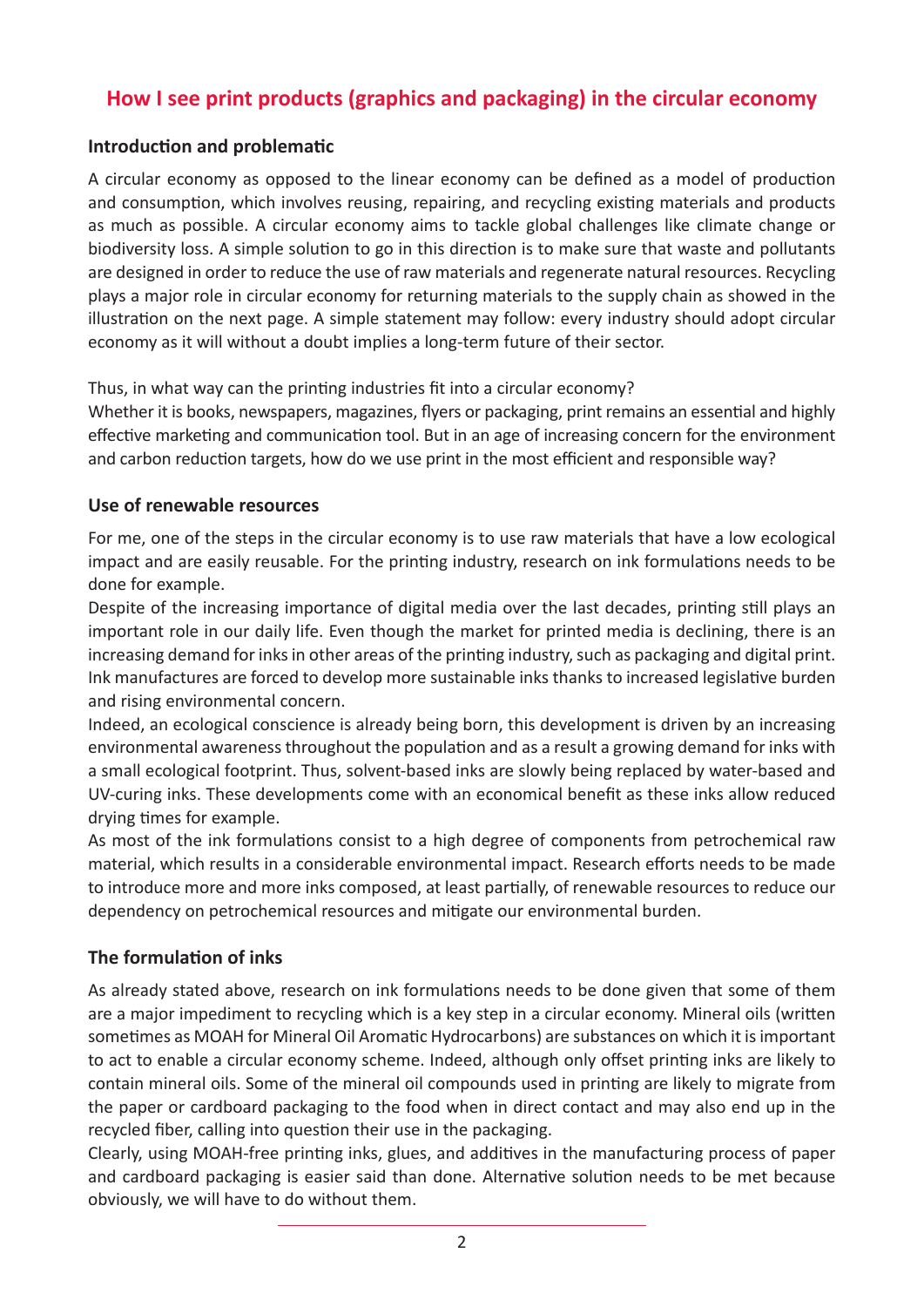In the future, it will be necessary to facilitate and systematize the detection of these compounds, for all types of printed matter. To sustain a circular economy where recycling and the use of renewable raw materials are of paramount importance, propose alternative inks devoid of aromatic hydrocarbons of mineral oil\* is essential.

\*or almost devoid since it will probably be a question in the long run of determining a regulatory threshold

## **Adopt an eco-inking approach**

All packaging and most graphic papers are windows for brands to communicate with consumers and other stakeholders. They must attract attention, be identifiable, inform and generate interest or desire to buy. It is possible to reduce the quantities of ink used without betraying the graphic intention and without reducing the visual impact of the creations.

However, the inks used are partly made of non-renewable materials and can make recycling more complex. As recycling allows to complete the loop in the circular economy, printed products need to be recyclable as easily as possible.

Eco-inking is an effective solution and is an integral part of the eco-design of packaging and graphic papers. As de-inking procedure is a step-in recycling, reduce the amount of ink used is necessary. To achieve this, I can think of several actions that could be taken into consideration. Firstly, the indicator to be considered is the rate of ink coverage defined as the measurement of the superposition of the inks which are deposited on the support by the forms of impression. The ink coverage rate is then the sum of the percentage of coverage of all the primary inks of a given sample. Thus, preferring the direct tones to the quadrichromy for the realization of flat tints when these cover a great part of the surface to be printed saves ink.

Moreover, lighten ink-laden backgrounds, use gradients, or integrate lightly inked patterns will also reduce the ink coverage rate and reduce the ink consumption and thus facilitate the recycling of the product.

Nowadays, it is possible to measure the ink consumption on precise points of the visual document with Adobe Photoshop<sup>®</sup> for example. Then, it is possible to opt for solutions that minimize the ink rate at each stage of creation for the same graphic efficiency.



*Pierre Pienaar, CPP, Effective Packaging in the Circular Economy: A Global View [online]. Available on : packworld.com/issues/sustainability/article/21784525 (Viewed on 02/02/2022)*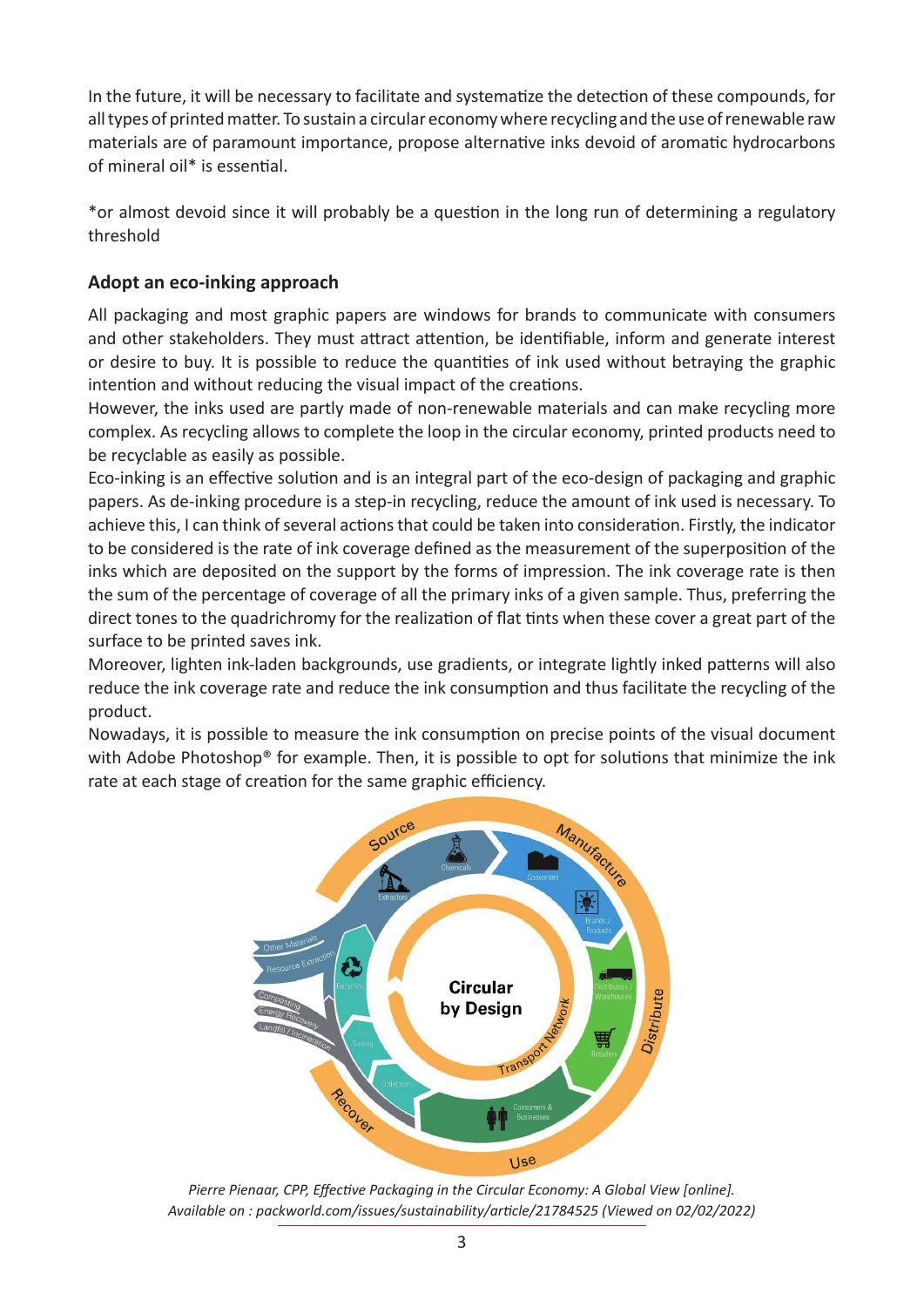# **My vision on printing for a sustainable future**

### **Current economic situation and strategy**

The economy has been brought to its knees, reporting on what the Graphic Industries have experienced since March 2020 seems to be a starting point. We have seen in an unprecedented way, that these periods of confinement have required urgent adjustments, the industries have had to react quickly, and a real introspection has been necessary.

To overcome this troubled time, I can think of a few recovery strategies: upmarket, possibility of personalization and connection between paper and digital, through augmented reality. In my opinion, it is necessary to avoid reactivating a war between digital and paper, first because the graphic industries will probably lose it for sure, as my generation is well more sensitive to digital than to printed products. If industries manage to connect paper to digital, exactly as we already connect digital to paper (newspapers are online now), we could hope for a perennial cohabitation.

If the printing industry wants to have a ''sustainable future'', this sector must adapt and move on to a more promising one. It is necessary to listen to the customer, who has mostly abandoned paper. Nevertheless, augmented reality is gaining momentum in recent years, and use of smartphone application such as ARGOPlay are possible today. This is a continuation of the digital habits developed during the confinement. I can think of a connected paper. 500 copies in short runs, but more beautiful with a high-end paper with a personalization while being connected to our smartphones could have a greater added value than 10,000 basic flyers ending up in the trash in a few seconds.

This is a strategy that has been defended for some years and the health crisis having accelerated and reinforced these changes (we probably do not have enough hindsight yet to know if it is for the better or worse).

## **A sustainable future involves a circular economy**

Even though two questions have been asked in this Young Talent Award from Intergraf, there is no doubt that there extremely connected. To reach a future causing, or made in a way that causes, little or no damage to the environment and therefore able to continue for a long time, a circular economy needs to be implemented in every sector.

Environmental awareness is growing among more and more people, and I think we are moving towards new modes of production and exchange in printing industry. As already said, the magazines, for example, will probably change, they could be more luxurious, more expensive, but also concentrated on smaller print runs. High volume might no longer be the norm and that is what we will have to adapt to. As said above, personalization and the use of digital platforms are some of the new marketing strategies and result in smaller editions. In a few years, we will have to reinvest in machines more adapted to the short series and we will have to train staff to the new processes which will result from it. Less waste with smaller print runs will occur and enable the emergence of a circular economy.

## **Ecological stakes**

Concerned about reducing their impact on the planet and the environment, individuals and businesses are increasingly receptive to sustainable development. Several standards and labels can allow to turn to the good professionals. For example, in France, "Imprim'Vert" is a reference label for ecological printing. A charter is signed by the companies and annual audits allow to verify the respect of the commitments taken by the printers having obtained this certification. Thus, I think that this kind of standards and labels should be generalized worldwide.